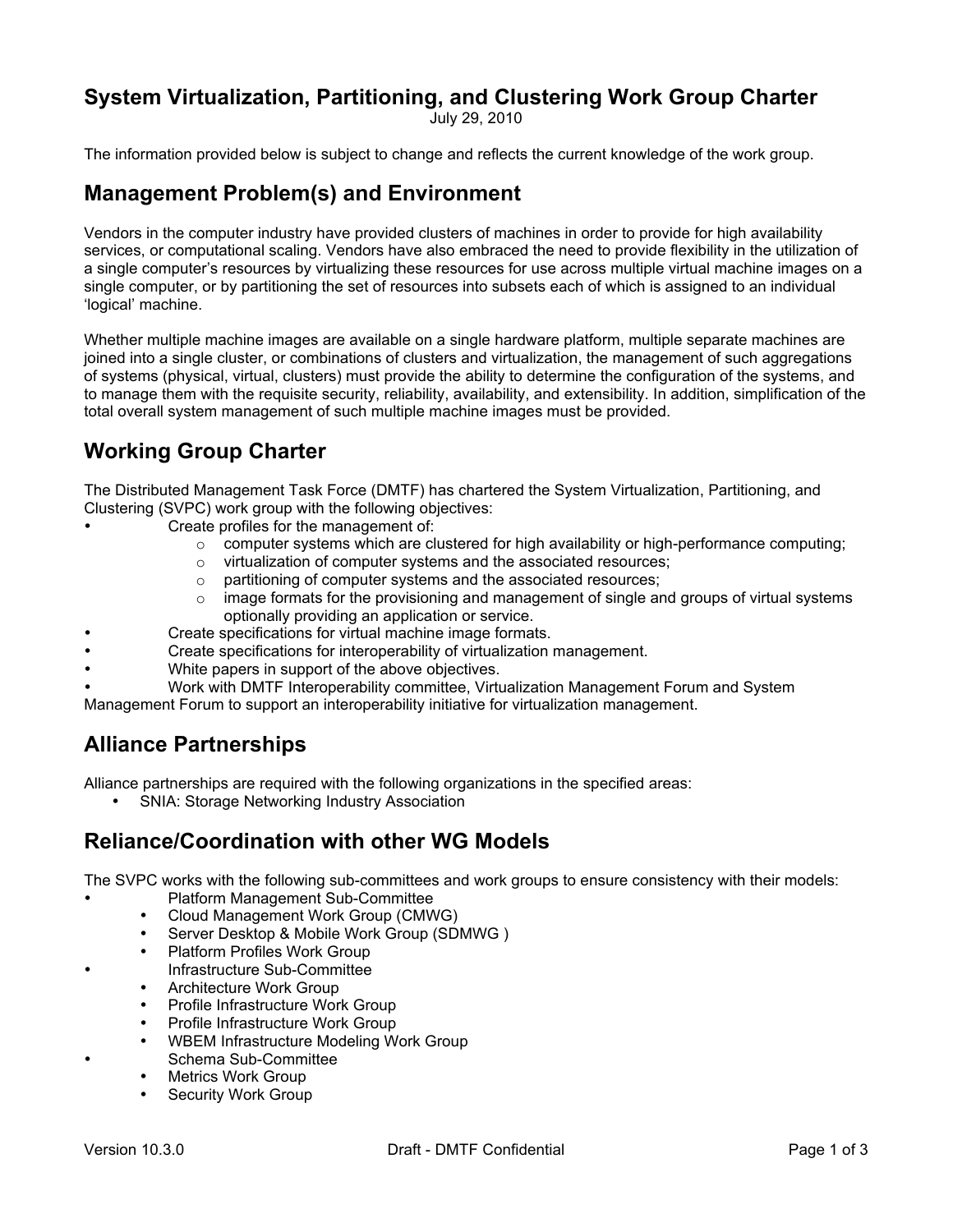# **Prior Work**

| DSP#           | Title                                            | <b>DMTF Version</b> |
|----------------|--------------------------------------------------|---------------------|
| <b>DSP1041</b> | <b>Resource Allocation Profile</b>               | 1.1.0               |
| <b>DSP1042</b> | <b>System Virtualization Profile</b>             | 1.0.0               |
| <b>DSP1043</b> | <b>Allocation Capabilities Profile</b>           | 1.0.0               |
| <b>DSP1044</b> | <b>Processor Resource Virtualization Profile</b> | 1.0.0               |
| <b>DSP1045</b> | <b>Memory Resource Virtualization Profile</b>    | 1.0.0               |
| <b>DSP1047</b> | <b>Storage Resource Virtualization Profile</b>   | 1.0.0               |
| <b>DSP1057</b> | <b>Virtual System Profile</b>                    | 1.0.0               |
| <b>DSP1059</b> | Generic Device Resource Virtualization Profile   | 1.0.0               |
| <b>DSP2013</b> | <b>Virtualization White Paper</b>                | 1.0.0               |
| <b>DSP1050</b> | Ethernet Port Resource Virtualization Profile    | 1.0.0               |
| <b>DSP1097</b> | Virtual System Ethernet Switch Profile           | 1.0.0               |
| <b>DSP0243</b> | Open Virtualization Format Specification         | 1.0.0               |
| <b>DSP8023</b> | <b>OVF Envelope XSD</b>                          | 1.0.0               |
| <b>DSP8027</b> | <b>OVF Environment XSD</b>                       | 1.0.0               |
| <b>DSP2017</b> | Open Virtualization Format Whitepaper            | 1.0.0               |
| <b>DSP2021</b> | Open Virtualization Format Example               | 1.0.0               |
| <b>DSP0243</b> | Open Virtualization Format Specification         | 1.1.0               |
| <b>DSP8023</b> | <b>OVF Envelope XSD</b>                          | 1.1.0               |
| <b>DSP8027</b> | <b>OVF Environment XSD</b>                       | 1.1.0               |

## **Current Work – Overview, Deliverables and Timeline**

Open Virtualization Format 2.0 – Specifications in development

| DSP#           | Title                                    | <b>DMTF Version</b> | Target | <b>Technical Editor</b> |
|----------------|------------------------------------------|---------------------|--------|-------------------------|
| <b>DSP0243</b> | Open Virtualization Format Specification | 2.0.0               | 2010Q4 | Steffen Grarup          |
| DSP8023        | <b>OVF Envelope XSD</b>                  | 2.0.0               | 2010Q4 | Steffen Grarup          |
| <b>DSP8027</b> | <b>OVF Environment XSD</b>               | 2.0.0               | 2010Q4 | Steffen Grarup          |
| <b>DSP2017</b> | Open Virtualization Format Whitepaper    | 2.0.0               | 2010Q4 | l Rene Schmidt          |
| <b>DSP2021</b> | Open Virtualization Format Example       | 2.0.0               | 2010Q4 | Rene Schmidt            |

#### Virtualization Management 2 – Specifications in development

| DSP#           | Title                                                | <b>DMTF Version</b> | Target | <b>Technical Editor</b> |
|----------------|------------------------------------------------------|---------------------|--------|-------------------------|
| <b>DSP6041</b> | <b>Resource Allocation Profile</b>                   | 2.0.0               | 2010Q4 | Michael Johanssen       |
| <b>DSP6042</b> | <b>System Virtualization Profile</b>                 | 2.0.0               | 2010Q4 | Michael Johanssen       |
| <b>DSP8026</b> | SVPC message registry                                | 2.0.0               | 2010Q4 | Michael Johanssen       |
| <b>DSP6044</b> | System Virtualization Processor Resource Profile     | 2.0.0               | 2011Q2 | Larry Lamers            |
| <b>DSP6045</b> | System Virtualization Memory Resource Profile        | 2.0.0               | 2011Q2 | Larry Lamers            |
| <b>DSP6050</b> | System Virtualization Ethernet Port Resource Profile | 2.0.0               | 2011Q2 | John Parchem            |
| <b>DSP6081</b> | System Virtualization Migration Profile              | 2.0.0               | 2011Q2 | Michael Johanssen       |
| <b>DSP6047</b> | System Virtualization Storage Resource Profile       | 2.0.0               | 2011Q2 | Michael Johanssen       |
| <b>DSP6097</b> | Virtual System Ethernet Switch Profile               | 2.0.0               | 2011Q2 | John Parchem            |
| <b>DSP2013</b> | System Virtualization White Paper                    | 2.0.0               | 2011Q3 | Larry Lamers            |
| <b>DSP8049</b> | Network Port Profile XML Schema                      | 1.0.0               | 2010Q4 | Hemal Shah              |
| <b>DSP2025</b> | Virtual Networking White Paper                       | 1.0.0               | 2010Q4 | Murali Rajagopal        |